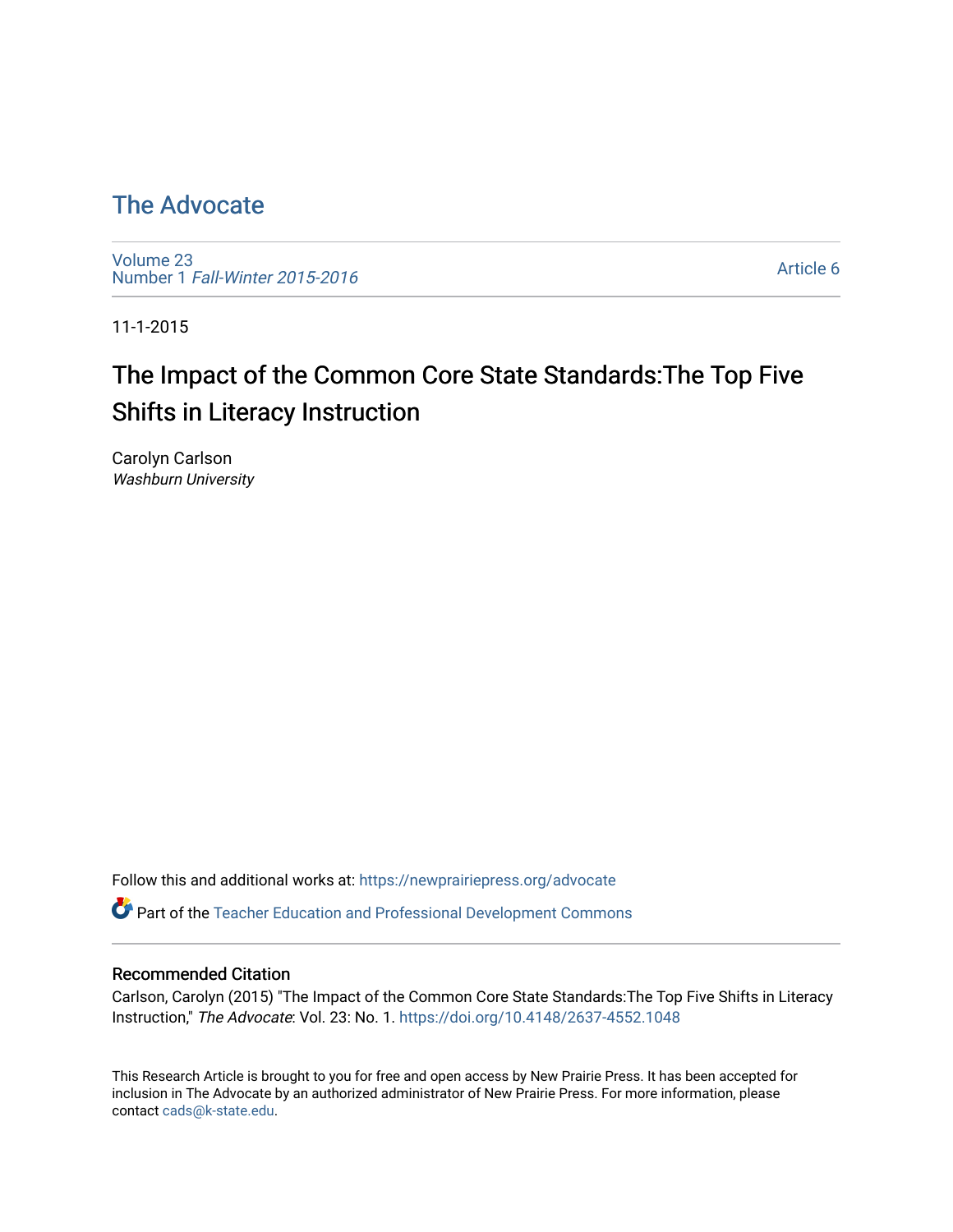## The Impact of the Common Core State Standards:The Top Five Shifts in Literacy Instruction

#### Abstract

The Common Core State Standards Initiative adopted a goal of having every student in the United States college and career ready by the end of high school. As a result, the CCSS English/Language Arts have influenced the way teachers approach literacy instruction. Since the implementation of the CCSS (or standards similar to the actual CCSS but that vary slightly), there have been five main shifts in literacy instruction. Regardless of grade level, content area, or student characteristics (struggling, gifted, etc.), all instruction is impacted by these five shifts.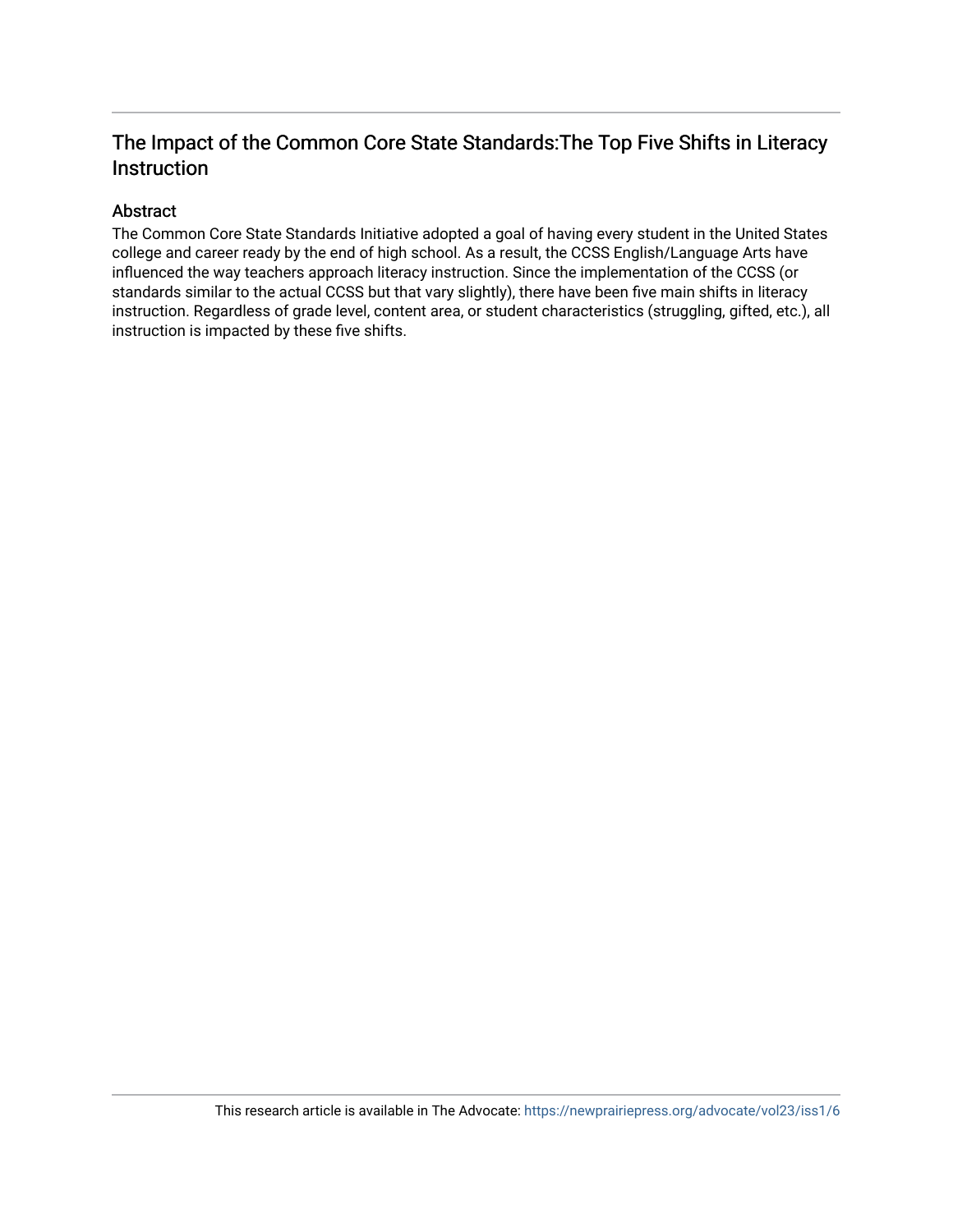## **The Impact of the Common Core State Standards:**

#### **The Top Five Shifts in Literacy Instruction**

#### **Carolyn Carlson**

**Washburn University (Kansas)**

#### **Abstract**

**The Common Core State Standards Initiative adopted a goal of having every student in the United States college and career ready by the end of high school. As a result, the CCSS English/Language Arts have influenced the way teachers approach literacy instruction. Since the implementation of the CCSS (or standards similar to the actual CCSS but that vary slightly), there have been five main shifts in literacy instruction. Regardless of grade level, content area, or student characteristics (struggling, gifted, etc.), all instruction is impacted by these five shifts.** 

#### **Introduction**

**The Common Core State Standards Initiative adopted a goal of having every student in the United States college and career ready by the end of high school. College and career readiness is defined by the CCSS as the "acquisition of the knowledge and skills a student needs to enroll and success in**  credit-bearing, first-year courses at a postsecondary institution, such as a two-or **fouryear college, trade school, or technical school…not needing to take remedial courses in college."** 

**The CCSS are based on the College and Career Readiness (CCR) Anchor Standards, which describe what students should know and be able to do by the time they enter college or the workplace after graduating from high school. These Anchor Standards are the foundation of the CCSS Initiative. In fact, the CCSS are organized according to the CCR Anchor Standards. The CCSS K12 English/Language Arts are organized into 10 reading standards, 10 writing standards, 6 speaking and listening standards, and 6 language standards with the Anchor Standards as a foundation for their organization.**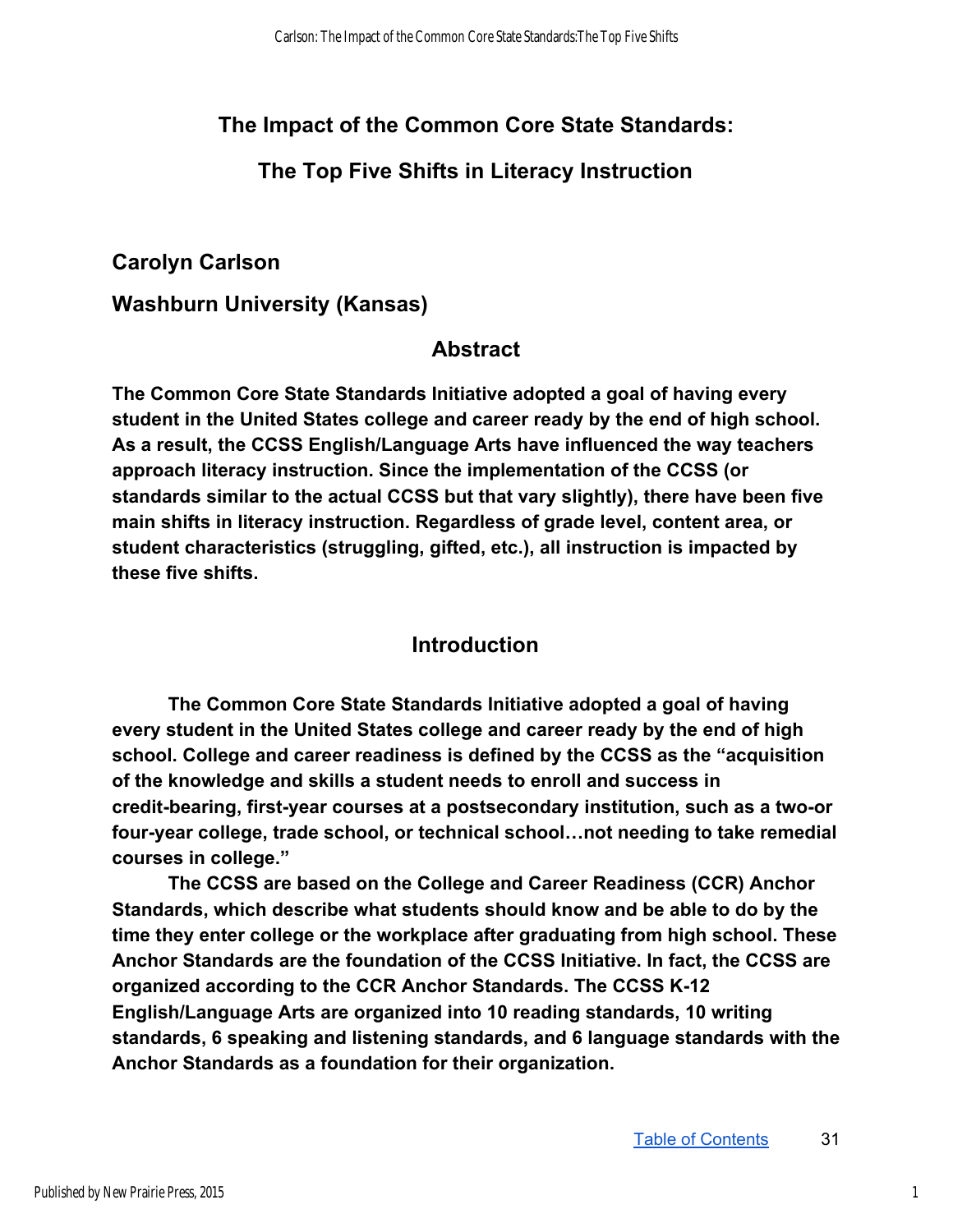**There is much debate about the CCSS, including their development, implementation, etc. Regardless, the CCSS English/Language Arts have influenced the way teachers approach literacy instruction. Since the implementation of the CCSS (or standards similar to the actual CCSS but that vary slightly), there have been five main shifts in literacy instruction. Regardless of grade level, content area, or student characteristics (struggling, gifted, etc.), all instruction is impacted by these five shifts.** 

**Shift #1: Balancing Informational and Literary Texts.** 

**Much of our knowledge base comes from informational text. Almost 80% of what is read in college/workplace is informational (nonfiction), but 80% of what students read in school is literary (fiction). While informational texts are harder for students to comprehend, they are critical for knowledge. As a result of**  the CCSS, not only will students be expected to read non-fiction texts beginning **in kindergarten, students will be expected to read more nonfiction texts as they progress through the grade levels. While the expectation for 4th graders is a 50/50 split between fiction and non-fiction texts, by the time students reach 12<sup>th</sup> grade,** 70% of the texts they read should be non-fiction. (See Table 1.)

**Shift #2: Building Knowledge in the Disciplines (grades 612)** 

**Literacy is an essential component of content area classrooms. While this idea is not new, there is a renewed emphasis on literacy being a main focus (rather than a supplement) to instruction in the content area classrooms. Content area teachers are the best qualified to help students master texts in each course by helping them develop critical strategies and skills for reading texts in each subject. As a result of the CCSS, students should be given tasks that require them to read more content area texts to gain more information. Content area teachers should facilitate student use of text as a key part of their instruction.** 

**Shift #3: Text-Dependent Questions, Text-Based Answers, and Writing from Sources.** 

**Research indicates that 80% of the questions students were asked did not require them to read the text to answer the questions. As a result, there is a**  stronger emphasis on text-dependent questions that require students to answer **questions based on the text…not prior knowledge, experience, or opinion. These questions can only be answered correctly by close reading of the text. They**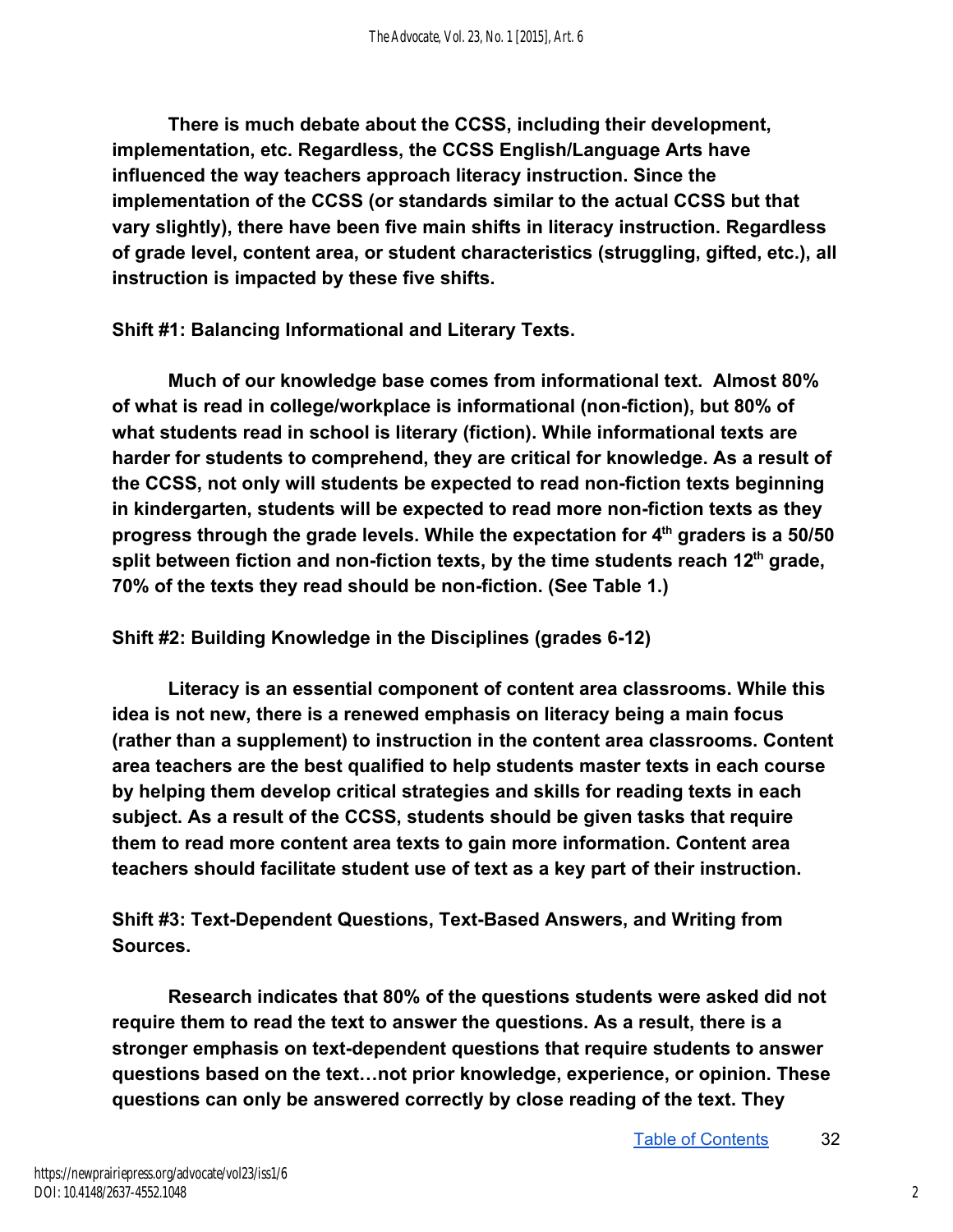**require an understanding that extends beyond recalling facts. Further, as a result of the CCSS, students should be engaged in writing using evidence to inform or make an argument. As a result, less narrative writing should occur. (See Table 2.)** 

#### **Shift #4: Staircase of Text Complexity**

**Text complexity is one of the most important factors in developing skilled readers. The gap between complexity of high school and college texts is huge. Less that 50% of high school graduates can effectively read complex texts. The level of complexity of texts read by students is the greatest predictor of success in college. The CCSS requires an incremental step of growth for reading of complex texts.** 

**The CCSS measures text complexity in three ways:** 

- 1. **Qualitative dimensions of text complexity: aspects measured by a human reader, such as levels of meaning or purpose, structure, language conventionality and clarity, and knowledge demands.**
- 2. **Quantitative dimensions of text complexity: aspects such as word length or frequency, sentence length, and text cohesion, that are difficult for a human reader to evaluate efficiently, so are typically measured by computer software. (Note: The grade bands have shifted as a result of the CCSS. For example, a text with a Lexile level of 980 used to be in the 910 grade level band…now that text is in the 45 grade level band.) (See Figure 1.)**
- 3. **Reader and task considerations. Variables related to the specific reader (such as motivation, knowledge, and experiences) and to the specific task (such as purpose and complexity of the task assigned). This is measured by the professional judgment, knowledge, and experience of the teacher.**

**Increasing text complexity forces students to think about and respond to complex ideas. This can be done through "close reading" where the student reads the piece multiple times and critically examines what the author has written.** 

#### **Shift #5: Academic Vocabulary**

**One of the major shifts in the CCSS is the renewed focus on the importance of academic vocabulary. Vocabulary is divided into three tiers (See Figure 2):**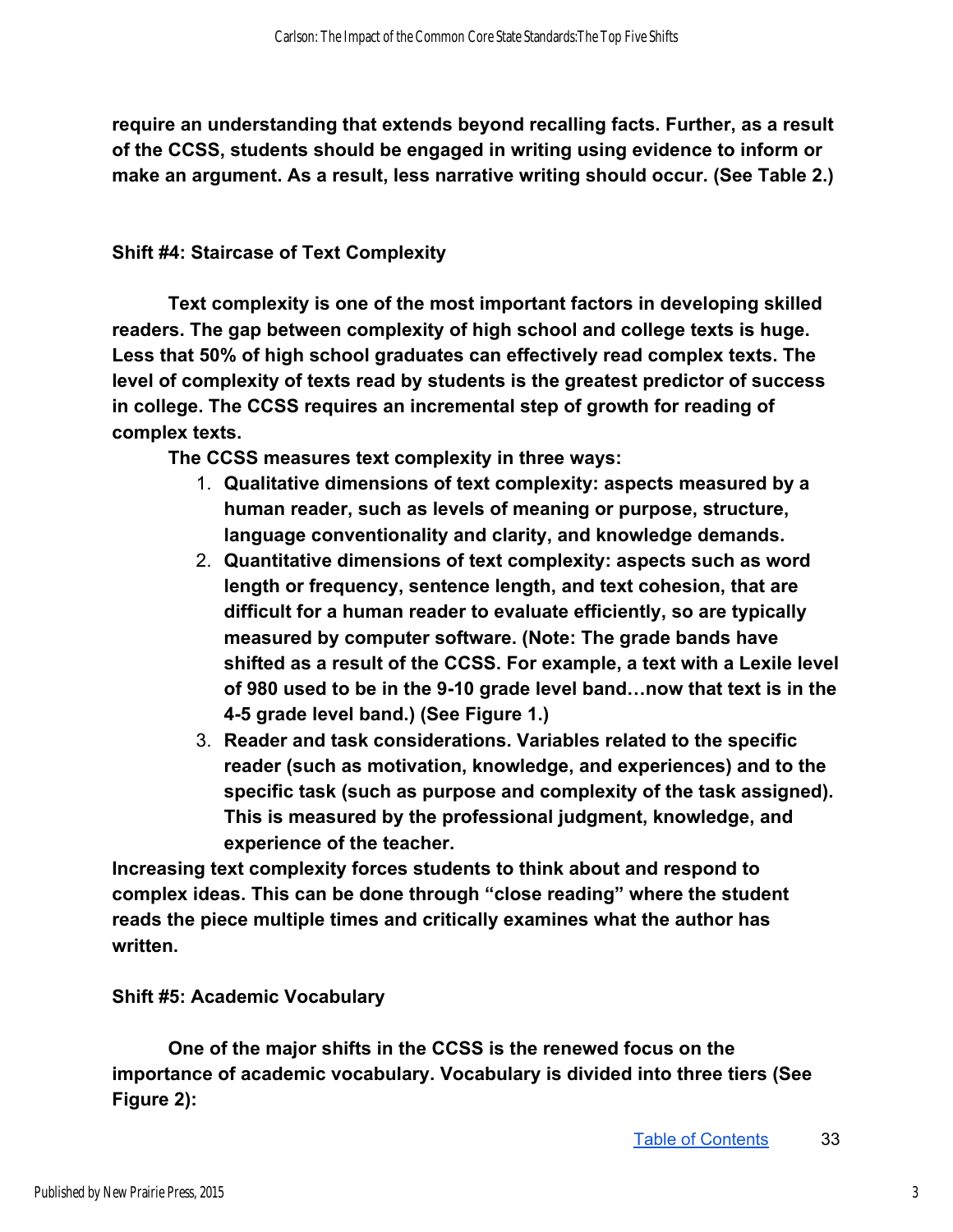**Tier 1: Common, Known Words: Basic, concrete, encountered in conversation/ oral vocabulary; also known as "already known" words). Examples: big, small, house, table, family, clock, baby.** 

**Tier 2: HighFrequency Words: Abstract, general academic (across content areas); encountered in written language; high utility across instructional areas; also known as "must know" words. Examples: justify, explain, expand, predict, summarize, maintain, vary, relative, innovation, accumulate, surface, layer. Tier 2 words include frequently occurring words that appear in various contexts and topics and play an important role in verbal functioning across a variety of content areas. These are general academic words and have high utility across a wide range of topics and contexts. Another way to think of Tier 2 vocabulary is as crosscurricular terms. For example, the term "justify" and "predict" frequently appear in Science, Social Studies, and English texts.** 

Tier 3: Low-Frequency, Domain-Specific Words: Highly specialized, subject-specific; low occurrences in texts; lacking generalization also **known as "should know" words). Examples: isotope, tectonic plates, carcinogens, mitosis, lithosphere, lava, aorta, legislature** 

**Academic words are important because they are critical to understanding academic texts, they appear in all sorts of texts, they require deliberate effort to learn, unlike Tier 1 words, they are far more likely to appear in written texts than in speech, they are seldom heavily scaffolded by authors or teachers, unlike Tier 3 words.** 

**Therefore, teachers should teach fewer words, focus on important Tier 2 (high utility, crossdomain words) to know & remember, and simply provide Tier 3 (domainspecific, technical) words with a definition. (See Figure 3.)** 

#### **Summary**

**The majority of schools have adopted some form of the CCSS. While some aspects may vary, these five shifts will most likely be seen regardless of a formal adoption of the CCSS or a similar set of standards. These shifts impact instruction for all students at all levels, so teachers must be aware of these shifts and the potential need for change in their approach to teaching.**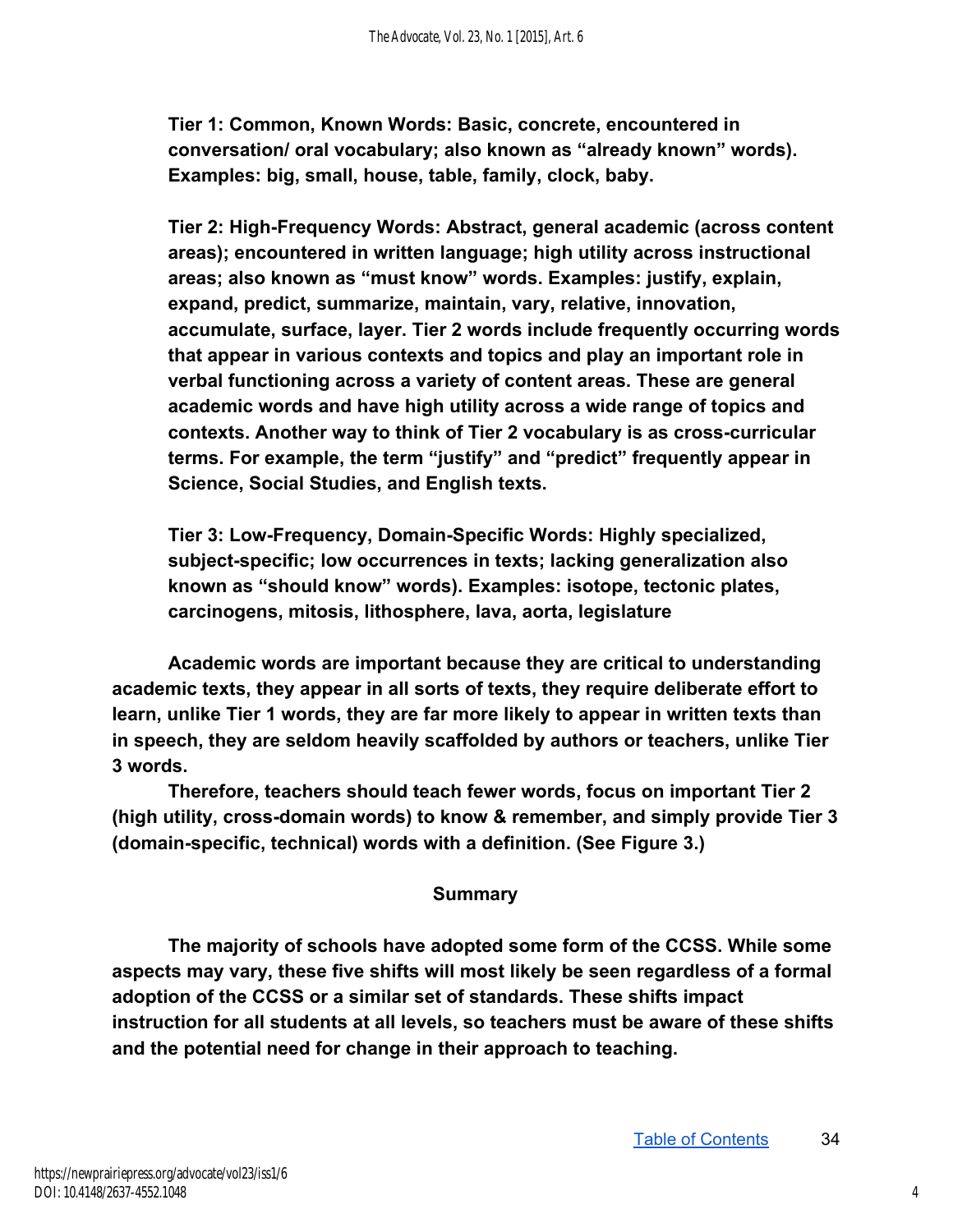#### **References**

#### **National Governors Association Center for Best Practices, Council of Chief State School Officers. (2010). Common core state standards. Retrieved from http://www.corestandards.org/the-standards.**

Table 1: Distribution of Informational and Literary Texts:

|    |         | Grade Literary (Fiction) Informational (Non-fiction) |
|----|---------|------------------------------------------------------|
|    | 50%     | 50%                                                  |
|    | 45%     | 55%                                                  |
| 12 | $130\%$ | 70%                                                  |

Table 2: Distribution of Types of Writing:

| Grade | Narrative | Informational/ | Argument/      |
|-------|-----------|----------------|----------------|
|       |           | Explanatory    | <i>Opinion</i> |
|       | 35%       | 35%            | 30%            |
|       | 30%       | 35%            | 35%            |
|       | 20%       | 40%            | 40%            |

Figure 1: Lexile Grade Bands<br>Text Complexity Grade

Old Lexile Ranges Band in the Standards Lexile Ranges Aligned to CCR Expectations N/A K-1 N/A 450 725  $2 - 3$ 450 1790 645 845  $4 - 5$ 770 980 860 1010  $6 - 8$ 955 1155 960 1115  $9 - 10$ 1305 1080 107<sub>b</sub> 1220 11-CCR  $1215$ 1355

Figure 2: Tiered Vocabulary